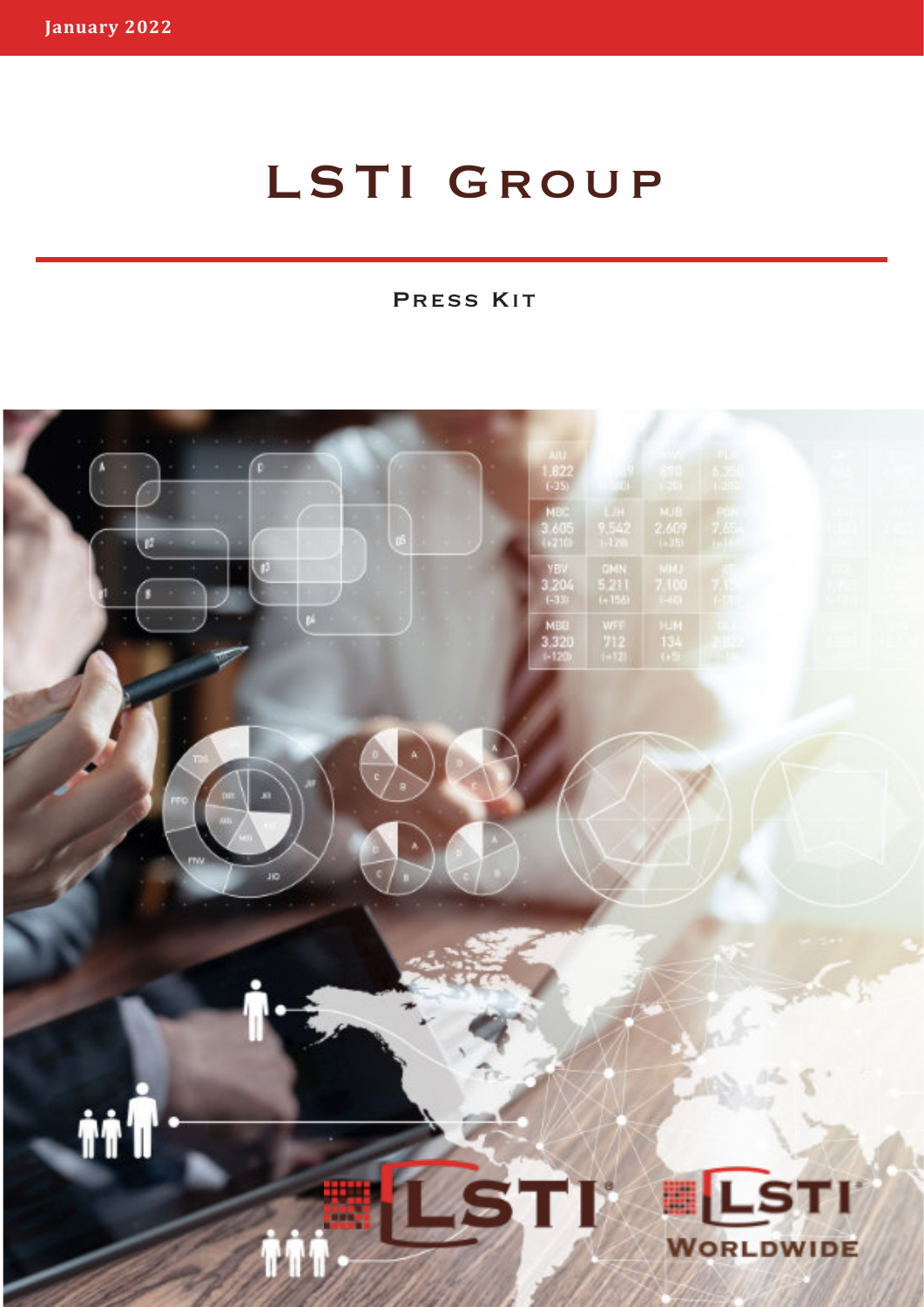

# CONTENTS

| 02 | Note from The Founder & CEO,<br>Armelle Trotin | $\mathsf{U}$ | Company & Unit Assessments   |
|----|------------------------------------------------|--------------|------------------------------|
| 03 | A Mission: Cyber Assesment                     | $\Gamma$     | Personal Skill Assessment    |
| 04 | The LSTI Group                                 | $\mathbf{1}$ | Online Exams & Remote Audits |
| 05 | The Group in Numbers                           |              | Contact                      |

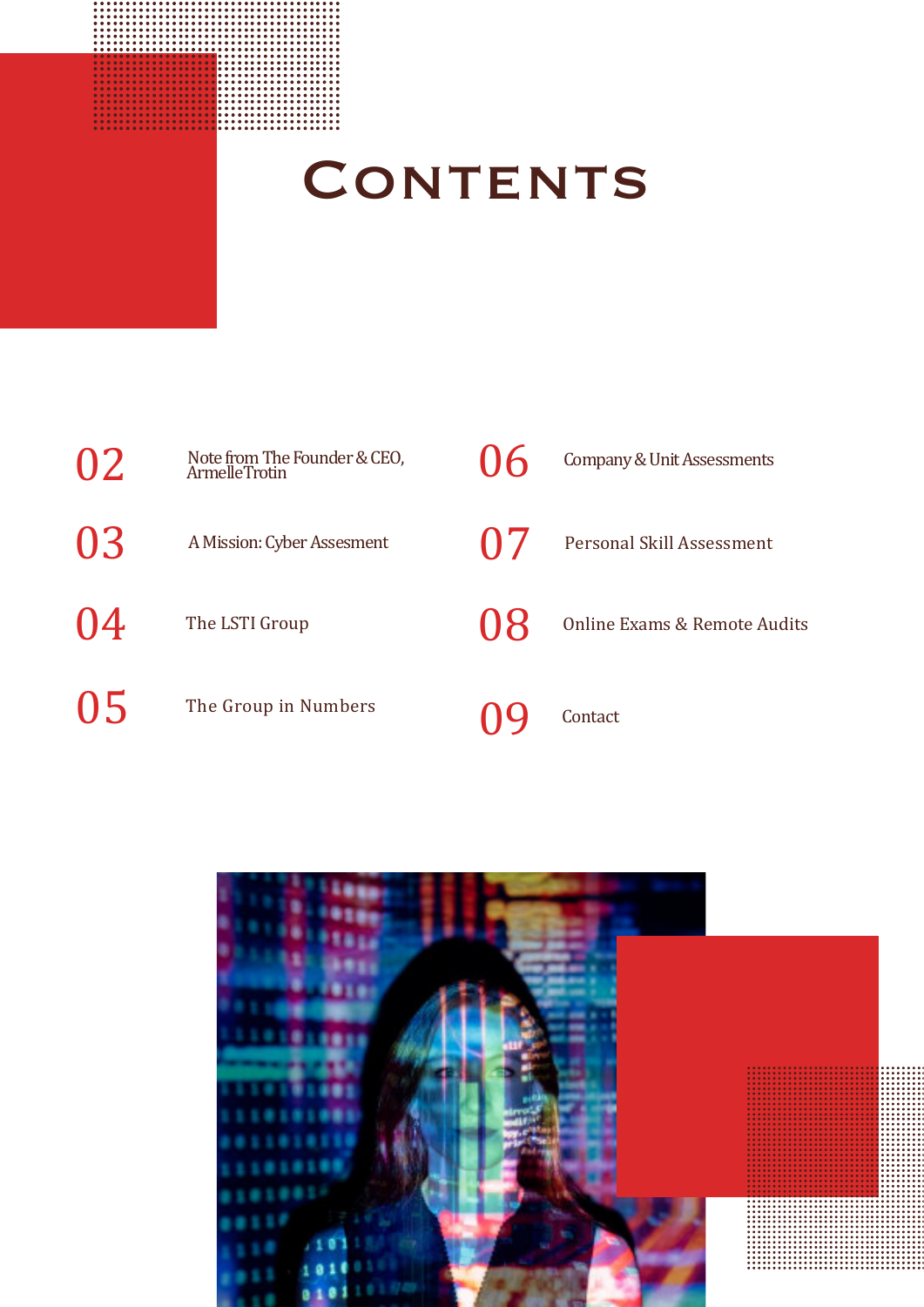## **ARMELLE TROTIN** FOUNDER & **CEO**

«Cybersecurity is a major concern for organisations nowadays.»

In 2004, when LSTI was founded, we talked about computer security. When we were raising awareness at that time, our audience felt paranoid about this matter. We were not persuasive enough!

Today, cyberdefence is at the centre of companies' matters. LSTI's status as a company evolved from "IT security assessment" to "cyberdefence conformity assessment body". Years after years, within European and French regulation framework, we developed a real expertise in terms of cyberdefence evaluation: ISO 27001, eIDAS, GDPR according international and European referential, and PASSI, PRIS, PDIS, SecNumCloud according the French referentials.

LSTI became at least the French leader on the cyberassessment market, but also may be the European one, thanks to our network of partners, which includes training centres, inspectors, auditors and experts.

During this health crisis, we developed remote audits and online exams to maintain our activities, and allow our customers, our candidates and our partners to keep their trust certifications.

Now, our engineers are currently working on the new referential, which soon will be published at the European level, so we can offer more services.

Nowadays, cybersecurity is one of the major concerns for companies, and our experts are at their service to guide them through the assessment of their computer systems, their process and their employees' IT security skills.

We keep seeking competences, precision and impartiality in our business.

Our various accreditations are here to testify it.

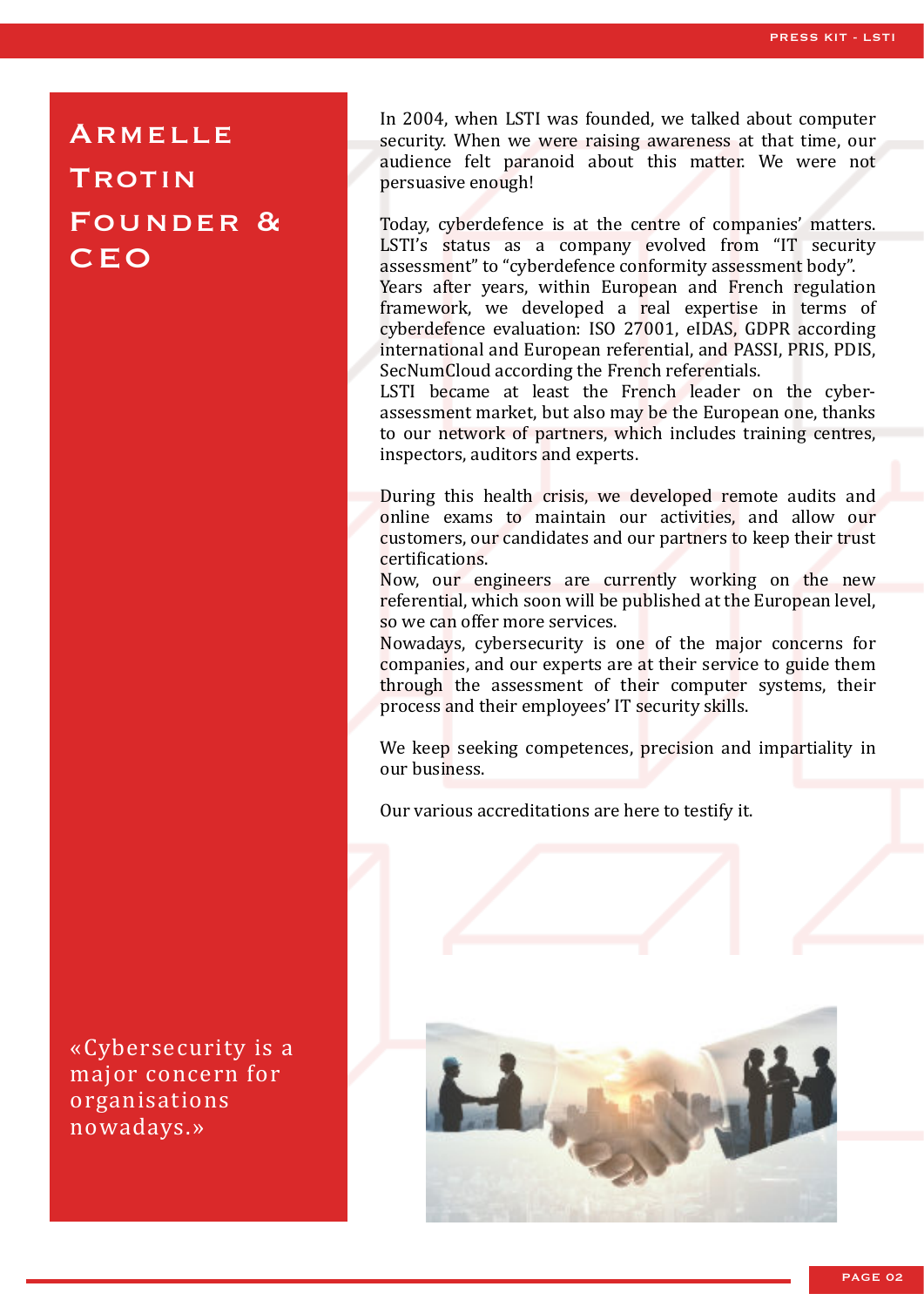## A MISSION: CYBER ASSESSMENT

#### Contributing to the quality and development of the global digital economy.



Cyber-certification: certifications and qualification in the field of IT security. They may be granted to companies, persons or products.

The LSTI Group decided to specialize in conformity assessment in their expertise �ield: cybersecurity – they deliver conformity certificates based on international, European and French regulations and norms. These certificates are trust and quality token for the customers of our clients.

#### What do these certifications represent?

To certified trust service users: by choosing a service carried out by a certified person or company, you are assured this service responds to high standards of quality and expertise. To certifications' customers: these certifications may allow you to access to numerous markets in cybersecurity in France and globally.

Our customers are private companies, cybersecurity experts, public and administrative authorities, local authorities, public service agents.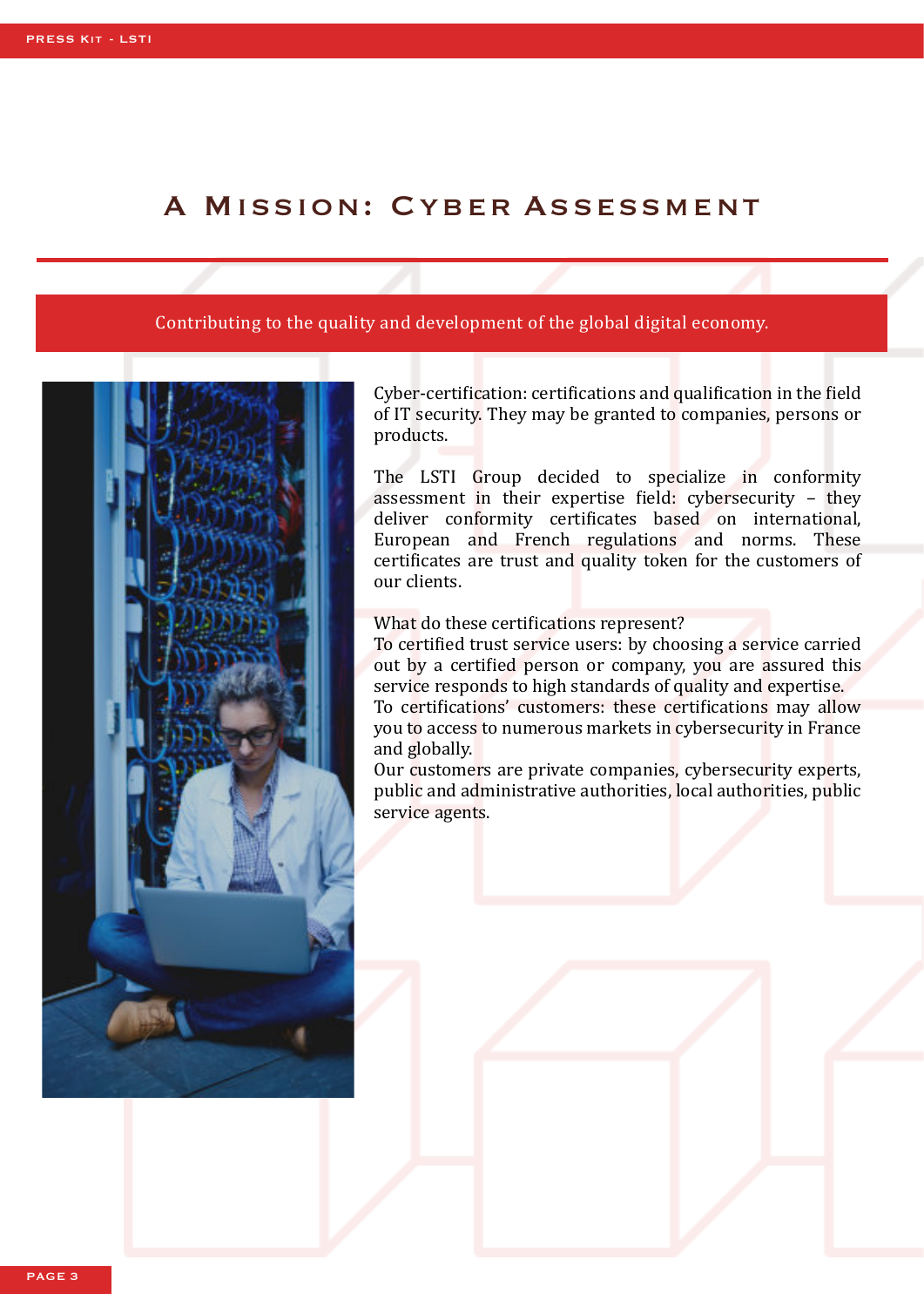## The LSTI Group

## LSTI SAS



Conformity assessment body in cybersecurity, LTSI was founded in 2004 in Saint-Malo, France, by Armelle Trotin and Philippe Bouchet.

During her previous professional experiences, Armelle Trotin identified a need on the French market that no French company could satisfy. She then decided to create a company, LSTI, and surrounded herself with experts to develop the business.

Since its creation, LSTI has strong unchanged core values – **expertise, independence and modernity** – to offer high quality services to their customers and partners.

Pioneer of this assessment business in France and thanks to their customers' trust and rising number of demands abroad, the subsidiary company LSTI Worldwide is founded in 2016, in Dublin, Ireland.

#### **Type of prestation proposed by LSTI SAS:**

- Company assessment,
- Personal skill assessment.
- Service assessment.

## LSTI WORLDWIDE



The creation of this affiliate company was the logical development for the LSTI Group, as it was a way to respond to the trust service providers demand in the framework of the European eIDAS Regulation\*. LSTI Worldwide has certified more than thirty service providers in

\*eIDAS Regulation - Electronic IDentification Authentication and trust Services: European regulation on electronic identification and electronic transaction services within the European Union.

## Apave

Since September 2021, LSTI is part of the Apave group, thus we benefit from the weight and influence of a specialised organisation which has 150 years of experience in risk management.

Europe, Albania, Norway and Tunisia.

Apave is an French group specialized in risk management for more than 150 years, known globally. As an independent company with a  $\epsilon$ 881M turnover in 2019, Apave currently has 12,400 employees, 130 agencies in France, 170 training sites throughout the globe, and 18 test centers. Apave is present internationally in more than 45 countries, with almost 500,000 trusting customers around the world.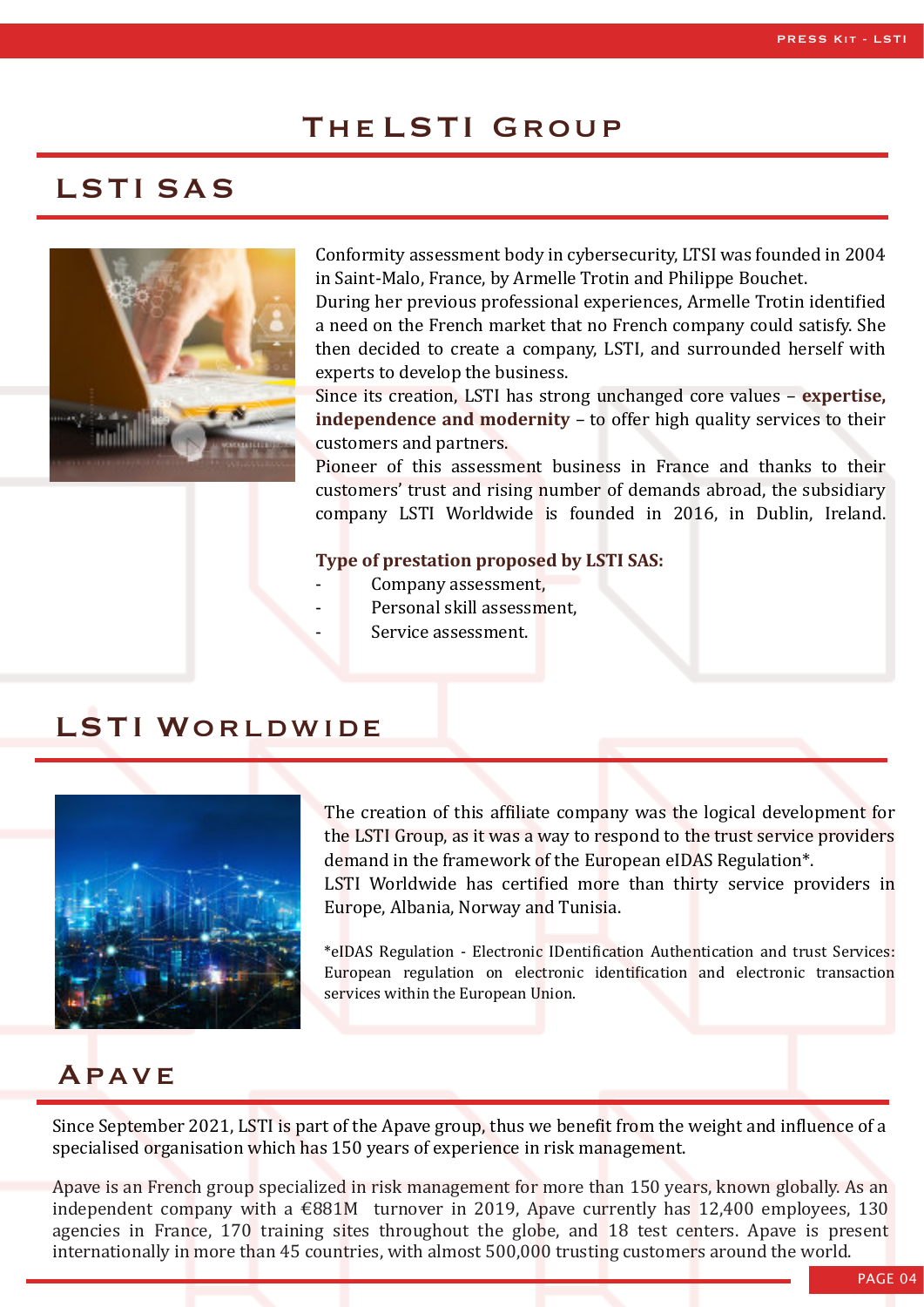## The Group in Numbers

### Cyber security concerns everyone, anywhere, anytime.



Some significant number about the Group since its founding:

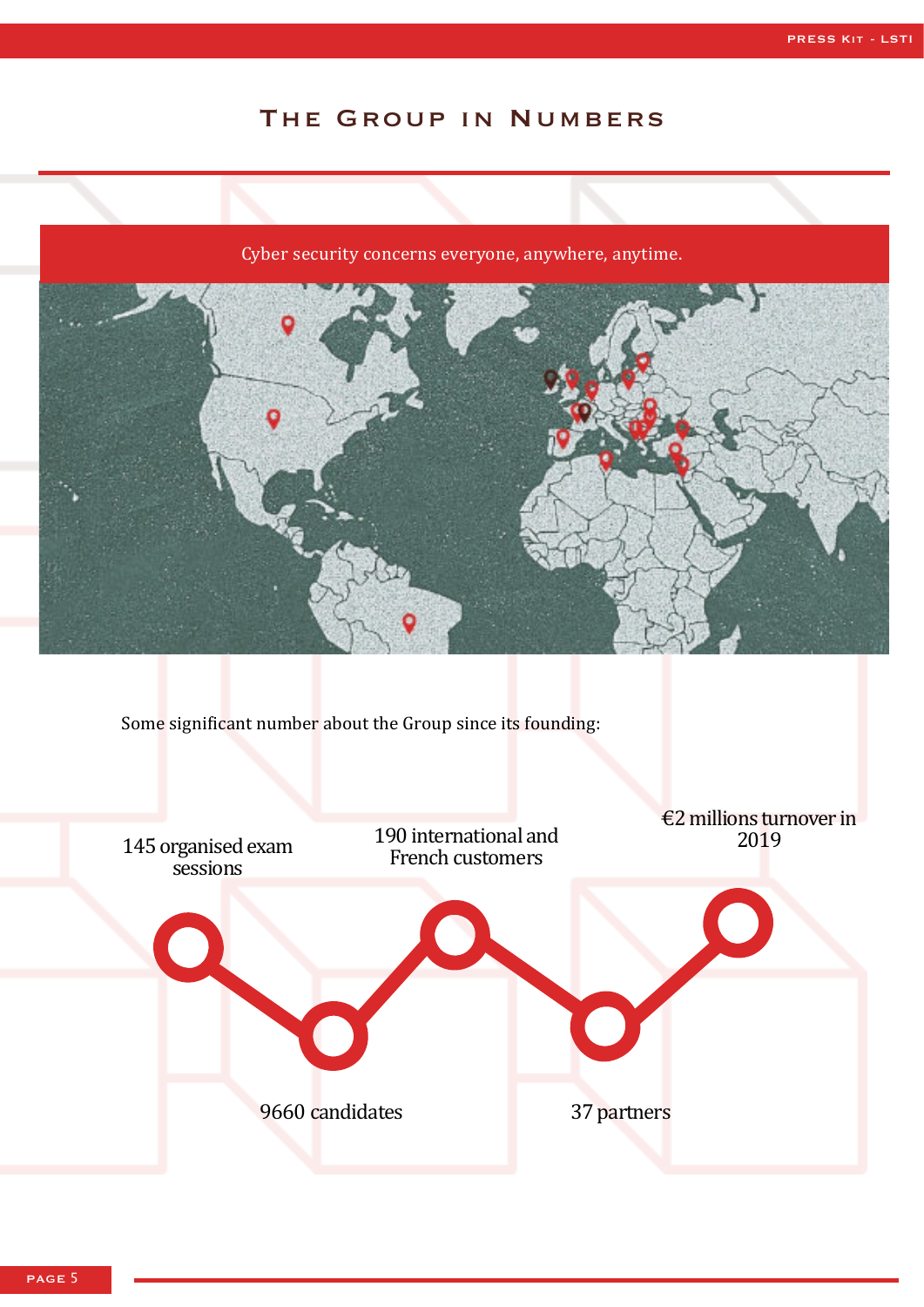## Company & Unit **ASSESSMENT**



#### **Our Offer for Companies**

Company or service certification may be delivered to any type of organization and services concerned by a specified reference document; the conformity shows the respect by the company of requirements regarding process, physical safety, IT security, and service delivery as de�ined in norms and/or referential documents.

Certifications are granted following an audit on site (or remotely) and the examination of the report written by the auditors. According some referential documents, companies' staff has to undergo a personal skill assessment as part of the certification requirements.

### **Our offers for assessing companies and services: France:**

- IT security audit service provider (Prestataire d'Audit de la Sécurité des Systèmes d'Informations – PASSI),

- PVID - Remote ID Verification Service Provider (Prestataire de Vérification d'Identité à Distance),

- Trust service provider according eIDAS regulation.

- Security incident response service provider (Prestataire de Réponse aux Incidents de Sécurité – PRIS),

e-certificates and time stamping service provider (Prestataire de Services en Certification électronique et horodatage RGS - PSCe),

- Cloud computing service provider - SecNumCloud (Prestataires d'informatique en nuage),

- ISO/IEC 27001 and Health Data Hosting service provider (ISO/CEI 27001 & Hébergeur de Données de Santé).

#### **Worldwide:**

- ISO/IEC 27001,
- Trust service provider according eIDAS regulation,
- PVID Remote ID Verification Service Provider.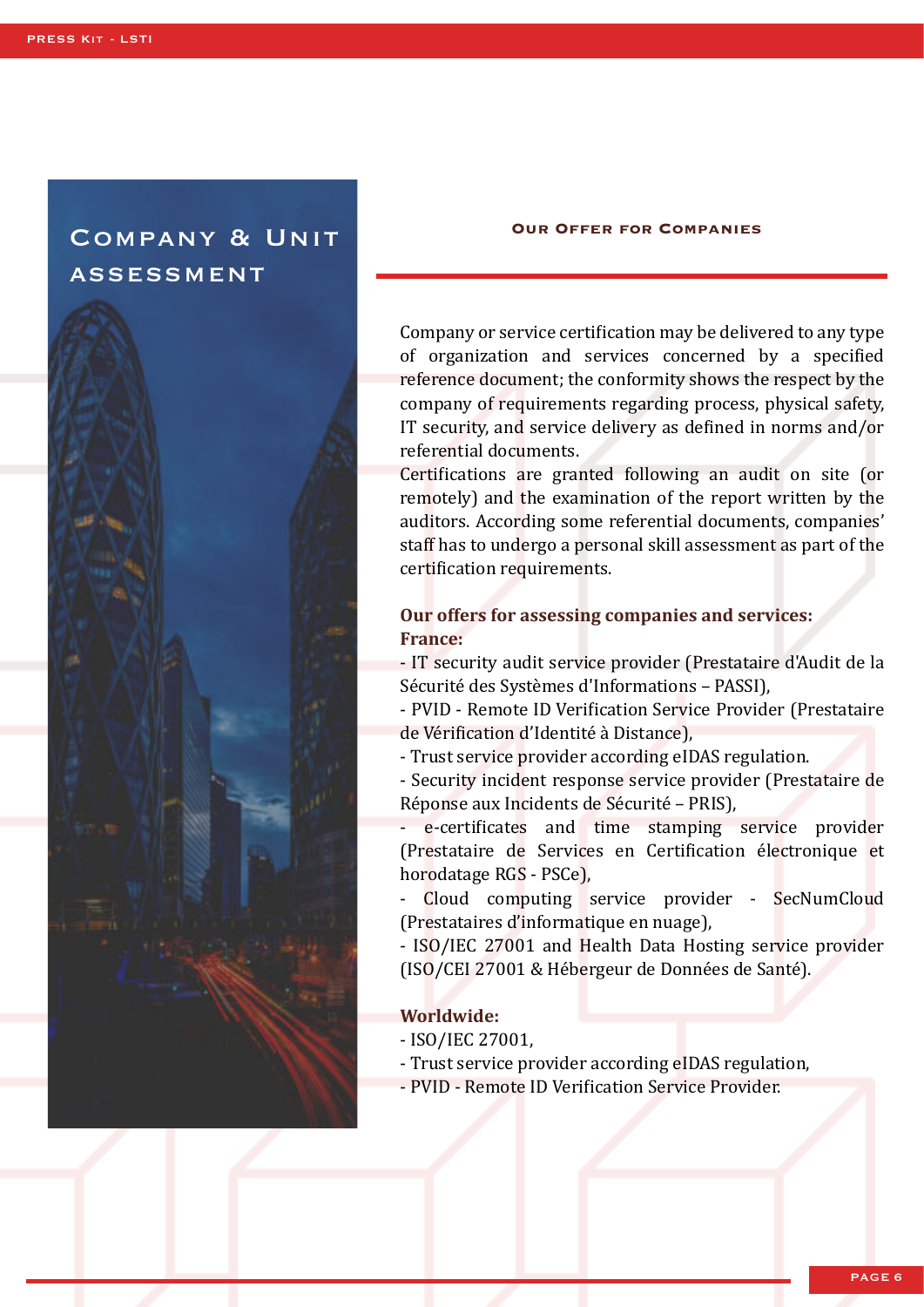## Personal Skills Assessment



#### **Our Offer for Individuals**

Personal skill assessment consists in evaluating the mandatory knowledge, skills and personal or technical aptitudes to do a specific job: security auditor, implementor or risk manager. Personal skill assessment enables to highlight professional experience and knowledge.

In partnership with recognised training organisations, LSTI has helped people wishing to validate their skills in the IT security field for more than 16 years, in accordance with the requirements of ISO/IEC 17024.

With more than 5,000 candidates having passed its exams, LSTI has become a reference in the cybersecurity personal skill assessment.

#### **Our offers for assessing personal skills - France:**

- · Auditor/Lead Auditor ISO/CEI 27001,
- · Implementer ISO/CEI 27001,
- · Risk Manager ISO/CEI 27005,
- · DPO (Data Protection Officer).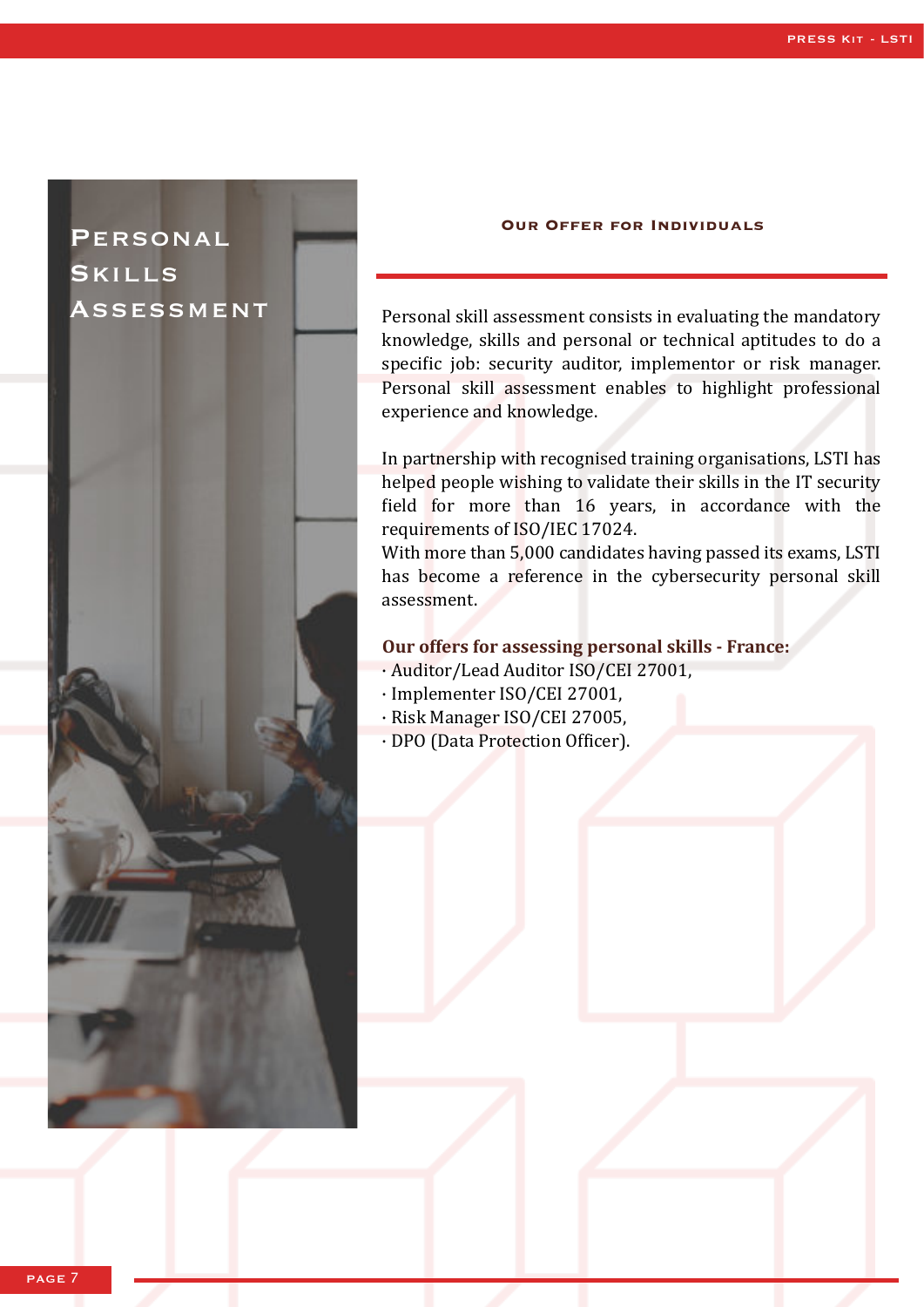## ONLINE EXAMS & REMOTE AUDITS



#### **To modernize our services to be in harmony with our time and our industry.**

Developing remote audits and exams are the results of various observations :

- organizing an exam generates a large volume of paper, and nowadays, with our current environmental context, every action count;

- the health crisis has made traveling difficult;

- customers appreciate the possibility of being able to take the exams where they want (following the condition that technical requirements are met);

- the need to reduce the delays in organizing and processing results;

- the need to take the exams as an external candidate.

The context of 2020 has enabled the speed up the **modi�ication of our working habits**.

The benefits of these online exams and remote audits are numerous:

- reducing the carbon footprint of our activities;
- reducing any health risk;

- maintaining our audit services in this health crisis context, so our customers can keep their certi�ication and remain in compliance with any regulation;

- improving the flexibility in setting up exams;
- the possibility to take exams anywhere and at any time;

- the possibility to take exams in an examination room, subject to compliance with health protocols;

- the results are now available within a few days.

### **Currently, our online assessment exams are available in French only for these certifications:**

- Auditor/Lead Auditor ISO/CEI 27001,
- Implementer ISO/CEI 27001,
- Risk Manager ISO/CEI 27005.
- DPO (in exam centre only).

**However, remotes audits are available everywhere.**